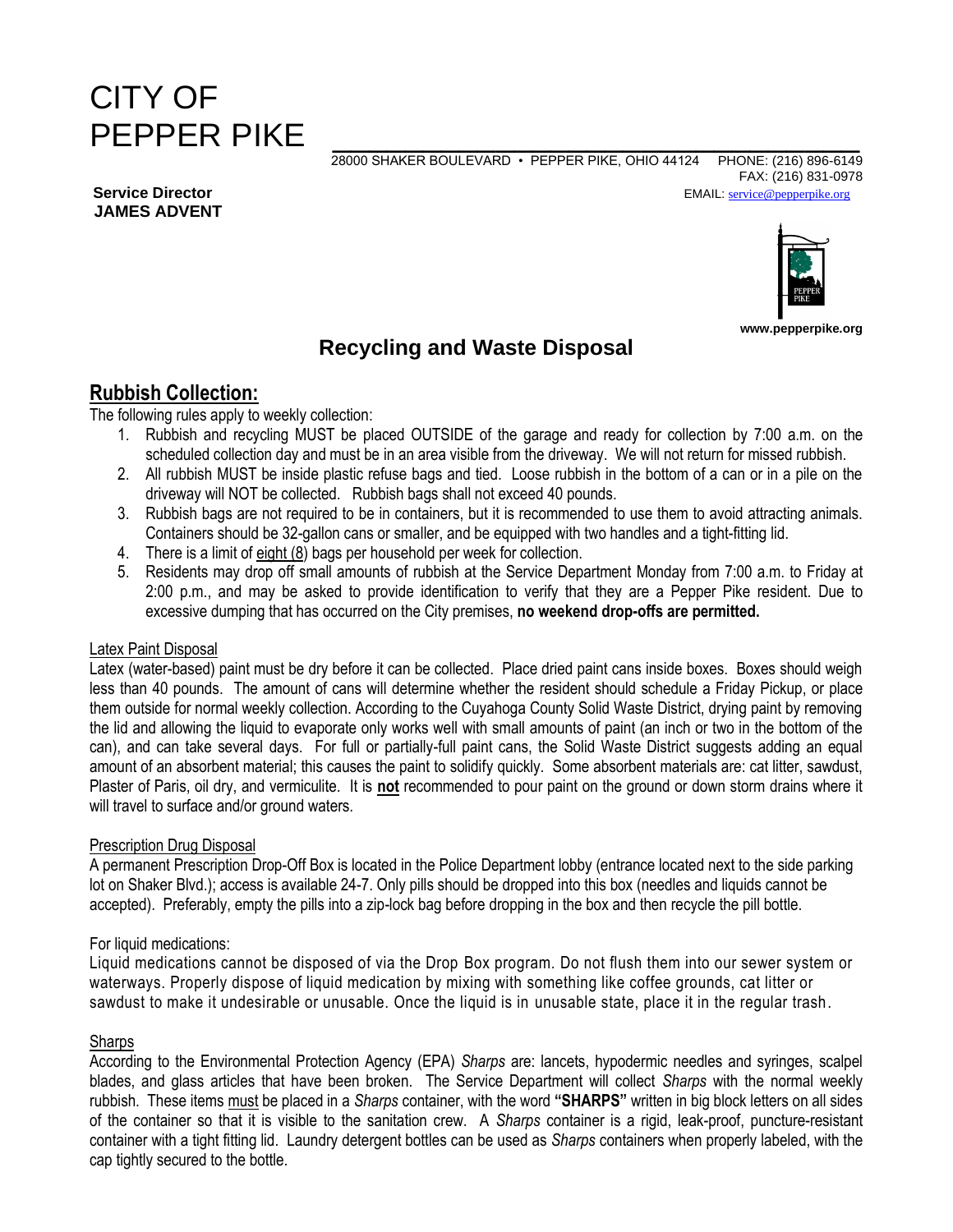## **Recycling:**

The City has single-stream recycling, which means ALL recyclable materials (paper, glass, plastic, and metals) may be mixed together in the same bag. We encourage residents to drop off their recycling whenever possible Monday from 7:00 a.m. through Friday at 2:00 p.m. **No weekend drop-offs are permitted**. Drop-off bins for paper, comingled recycling (glass, plastic, and metals), and aluminum cans for the Aluminum Cans for Burned Children program are located at City Hall, near the service garage.

The following rules apply to weekly collection:

- 1. ALL recyclable materials must be placed inside 13-gallon or 30-gallon, blue or clear plastic recycling bags. Such bags may be purchased from your local home improvement store. Small grocery store plastic bags are not acceptable.
- 2. Recycling bags should weigh 30 pounds or less.
- 3. All items must be clean, dry and free of food debris.

Acceptable items for recycling include:

- CANS: Aluminum, steel, and tin are acceptable. Must be emptied and rinsed.
- CARTONS: Beverage container such as milk cartons or juice cartons, need to be emptied and rinsed. The cap must be replaced.
- GLASS: Food and beverage containers of any color, rinsed and without lids. Broken glass should be packaged separately and labeled as such.
- PAPER: Newspaper and Magazines Corrugated Cardboard (empty boxes should be flattened) Phone Books Cereal Boxes (remove liners) - Junk Mail, Beer and Pop Cartons (no foil) - Food and Detergent Cartons (remove plastics) - Shoe Boxes - Cigarette and Paper Egg Cartons - Gift and Toy Boxes - Paper Gift Wrap (no foil) - Greeting Cards - Cancelled Checks (shred first).
- PLASTIC: Plastic bottles and jugs that have an opening narrower than the body are accepted. You can also recycle plastics that have a screw-on top with a minimum 2" diameter opening. ALL containers need to be emptied, rinsed, and have cap replaced.

#### A note about plastic recycling:

Only recycle plastics that have a neck/opening narrower than the body, or that have a screw-on top and a minimum 2" diameter opening. No other plastics qualify for recycling at this time.

#### CFL Bulb and Fluorescent Bulb Recycling

Select home improvement stores accept CFL bulbs. Batteries Plus Bulbs accepts fluorescent bulbs for a small fee. These items are not accepted by the City. For store locations, visit [www.cuyahogarecycles.org.](http://www.cuyahogarecycles.org/)

#### Battery Disposal/Recycling

- 1. Alkaline batteries: Non-rechargeable batteries from household appliances and electronics, such as AA, AAA, C, and D batteries, may be safely disposed of in the regular rubbish.
- 2. Lead-acid batteries: Vehicle batteries are considered hazardous and must therefore be disposed of through the County's HHW Round-ups. Lead-acid batteries are also accepted at most automotive stores.
- 3. Rechargeable batteries: Cell phone, power tool, cordless phone, and laptop computer batteries are not considered hazardous but are recyclable. Rechargeable batteries may be dropped off at the Service Department.

#### Cleveland Furniture Bank

Established in the summer of 2006, the Cleveland Furniture Bank (CFB) relies on individuals and businesses throughout the Greater Cleveland area to donate used, in-good-condition, furniture. Donated furniture (couches, chairs, dining room and kitchen sets, dressers, mattresses and box springs) should not be broken or torn, stained or otherwise damaged; additionally, the CFB only accepts items from non-smoking households. To donate furniture, call (216) 459-2265, ext. 101. The CFB will send out a team to collect the items and provide the donor with a receipt for tax purposes. A \$20 collection fee will apply to assist with staffing and transportation costs. This fee is subject to change. The majority of donations benefit the Furniture for Families Program. For more information, visit www.clevelandfurniturebank.org.

#### Habitat for Humanity

Habitat for Humanity ReStore facilities collect new and slightly used building materials along with furniture, appliances, and other household items. Below are two locations that accept the aforementioned items. It is recommended that residents call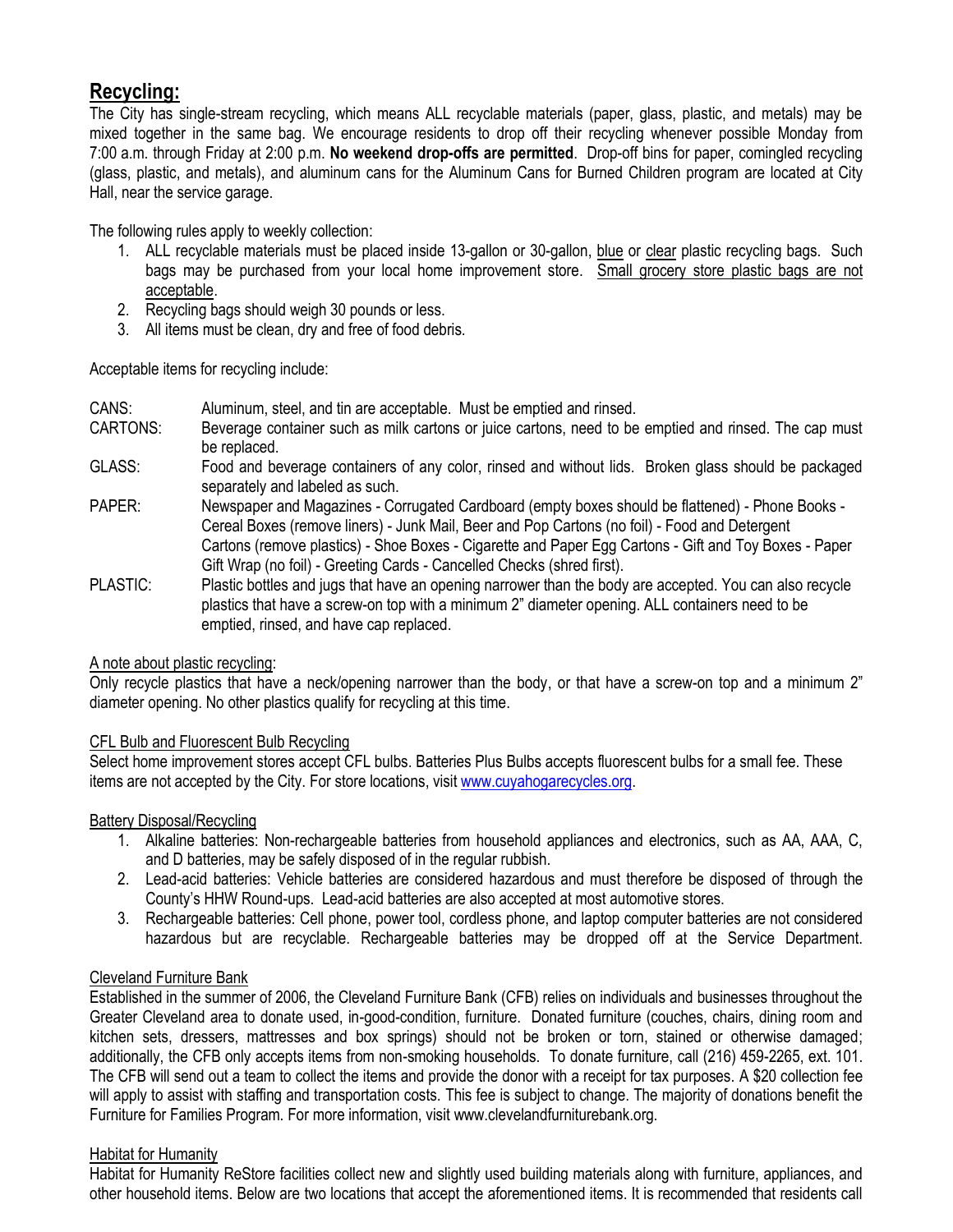the Habitat for Humanity store to confirm hours of operation and provide a description of goods to be donated prior to dropping items off.

Lake-Geauga Habitat for Humanity 12180 Kinsman Road, Newbury Township, OH 44065 (440) 226-3212

Habitat for Humanity ReStore 34225 Vine Street, Eastlake, OH 44095 (440) 226-3212

#### Ink Cartridge Recycling

Drop off your old ink cartridges at the Service Department, and they will be recycled. Proceeds from recycled ink cartridges benefit the Orange Schools PTA. Only brand name cartridges can be used to benefit the PTA.

#### **Friday Special Pickup:**

Each home is limited to six special pickups annually. This does **NOT** include bagged and/or bundled yard debris, which may be scheduled for collection on Friday, as often as needed. The following rules apply to Friday Special Pickups:

- 1. Friday Special Pickups must be called in by 2:30 p.m. on Thursday.
- 2. Be specific. The crew will need to know exactly what is out for collection. The City will not be held liable for taking items in the vicinity of rubbish or a special pickup that was not intended for disposal.
- **3.** Items should be neatly placed out for collection. **A single pickup must be able to fit in the back of a standard sized pickup truck.**
- 4. Items must be ready for collection by 7:00 a.m. on Friday, and will be collected before 2:30 p.m.
- **5. PLEASE BE AWARE, FRIDAY SPECIAL PICKUPS ARE NOT TO BE USED FOR AN EXTRA RUBBISH DAY.**
- 6. Special pickup items include:
	- a. **Appliances**: washers, dryers, microwaves, stoves, dishwashers etc. NOTE: Appliances containing Freon, such as refrigerators, freezers, dehumidifiers, window air conditioners etc., must have the chemical removed and tagged in order to be collected. Call an appliance company for assistance.
	- b. **Bagged Household Items**: Clothing, Toys and Miscellaneous Household Items: Bags and boxes should not weigh more than 40 lbs. each and should be securely closed to avoid spillage.
	- c. **Cardboard Boxes:** Collapse, stack and tie empty boxes. Stacks must weigh less than 40 lbs.
	- d. **Carpet and Carpet Padding**: No more than 10 pieces total rolled and tied. Rolls must weigh less than 40 lbs. and measure 4 feet or less in length. If you have more than 10 rolls, please have a contractor remove them from your property or rent a container from the Service Department.
	- e. **Wood Crates and Pallets**: Collapsed when possible and stacked. Loose pieces of wood from crates should be tied in bundles weighing less than 40 lbs. and no longer than 4 feet.
	- f. **Furniture**: Couches, kitchen/dining room tables and chairs, mattresses, box springs, bed frames, dressers and other types of wood and laminated furniture.
	- g. **Latex Paint**: Latex paint must be dried, with the lids off the cans, and placed in boxes. Boxes should weigh less than 40 pounds. To dry latex paint, add an equal amount of an absorbent material, such as cat litter, saw dust or oil dry.
	- h. **Yard Waste**: Leaves, twigs (no more than 2" in diameter), and weeds must be in Kraft paper recycling bags weighing less than 40 lbs. each. Branches must be bundled with string or twine and cut to 4 feet in length. NOTE: Kraft yard bags are available for purchase at the Service Department or your local home improvement store. Individual branches may not exceed **2 inches** in diameter.
	- i. **Household Hazardous Waste (HHW):** oil-based paint, turpentine, wood stain, gasoline, pesticides, oil, mercury etc. The City holds round-ups for such items the last Friday of every month. Or, you can drop items off on the last Friday of the month.